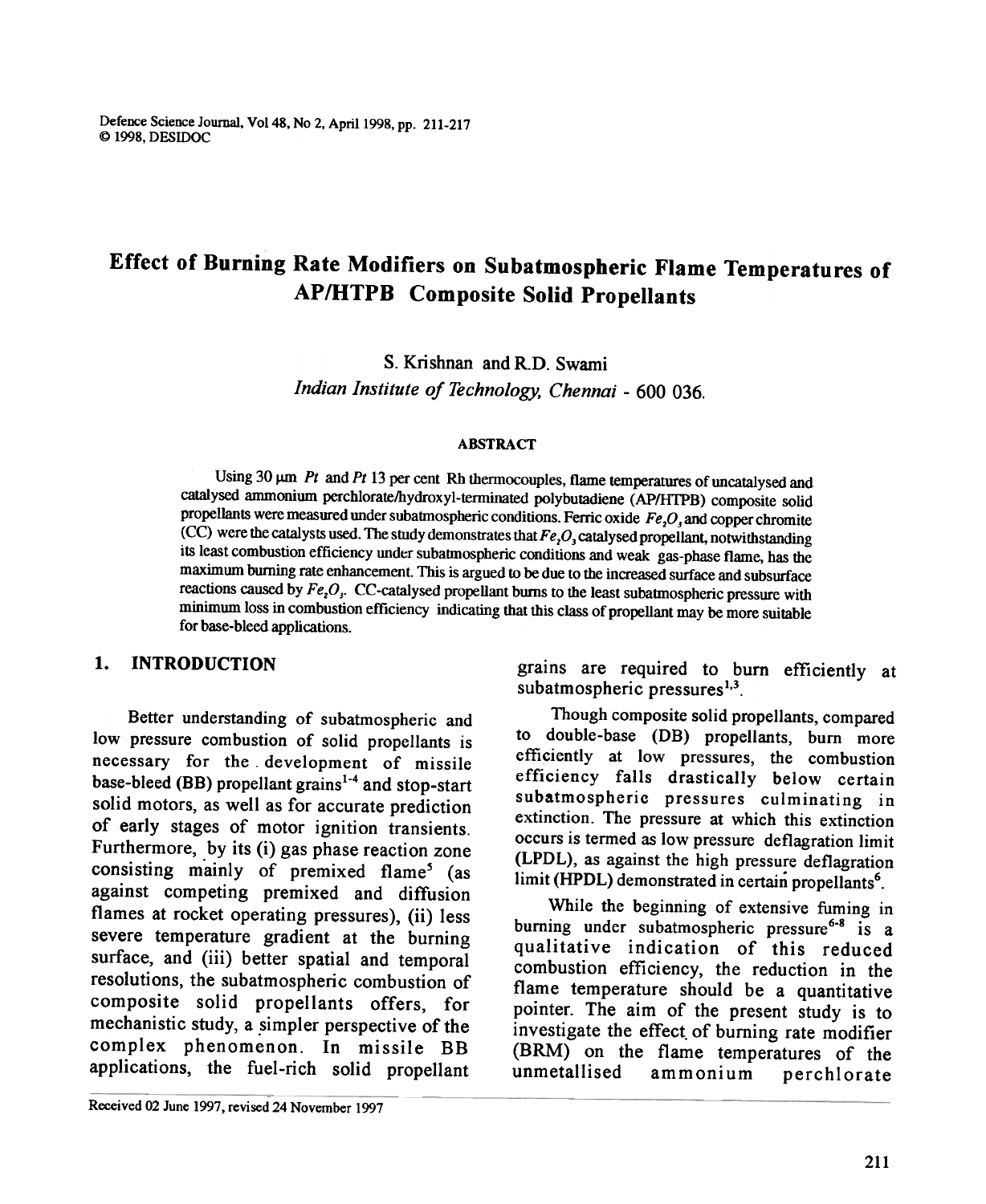hydroxyl-terrninated polybutadiene (AP/HTPB) composite solid propellants, under subatmospheric conditions. The temperatures were measured by using fine thermocouples. The two BRMs used were copper chromite (CC) and  $Fe<sub>2</sub>O<sub>3</sub>$ . Thus, three types of propellant samples were studied: uncatalysed, CC catalysed, and  $Fe<sub>2</sub>O<sub>3</sub>$  catalysed. The study demonstrated that  $Fe<sub>2</sub>O<sub>3</sub>$  catalysed propellant, notwithstanding its least combustion efficiency under subatmospheric conditions and weak gas-phase flame, has the maximum burning rate enhancementpossibly due to the increased surface and subsurface reactions. CC-catalysed propellant burns to the least subatm6spheric pressure with minimum loss in combustion efficiency.

# 2. EXPERIMENTAL PROCEDURE

Pt and Pt 13 per cent Rh thermocouple wires of 99.9 per cent purity and of  $30 \text{ µm}$  diameter were welded using an Ar arc welding apparatus. The two wires were twisted to a length of about 5 mm and held in the apparatus on a movable jaw. The twisted end was inserted into a quartz housing through a small hole on its one end. The quartz housing had a fixed  $W$  electrode at its other end. The twisted end was adjusted to a gap of about 2 mm from the tip of electrode. Ar was passed through the housing at the rate of 10 ml/min and the thermocouple junction was formed by striking an arc through a DC voltage. After a number of trials, 80V DC and 2 mm gap were found to give acceptable bead diameters of values less than twice the wire diameter. The bead diameters were measured using a projection microscope. The thermocouple was calibrated up to a temperature of 1350 °C using the furnace of a differential thermal analyser DTA (DuPont, USA). The standard thermocouple in the furnace had been checked for its accuracy against the melting point of pure  $Ag$ .

Propellant samples with or without BRM of the mass composition AP: HTPB: 2-ethyl hexyl adipate: toluene diisocynate =  $73.00:21.60$ : 4.05:1.35 were prepared. AP particle size of weight mean diameter  $(\sum_{i}^{d} A_{i}^{4}/\sum_{i}^{d} A_{i}^{3})$ , 98.5  $\mu$ m was used in all propellant samples. Regarding the effect of BRM concentration variation in AP/HTPB and AP/CTPB (carboxyl-tenninated polybuiadiene) propellants, our earlier studies<sup>6,8</sup> indicated that within the 2 per cent mass concentration of BRM (CC or  $Fe<sub>2</sub>O<sub>3</sub>$ ), the burning rate enhancement did not peak up. However, the burning rate enhancement kept on increasing monotonically and started to level off around 2 per cent concentration. On the other hand, 2 per cent mass concentration can generally be taken as the maximum practical limit in a propellant. Therefore, in the present study, 2 per cent mass concentration levels have been chosen for both the modifiers, as these levels correspond to their respective maximum burning rate enhancements.

The propellant was vacuum cast in a rectangular block of 190 x 120 x 40 mm. The thermocouples were inserted at an angle of about 30° to the plane of the uncured propellant surface and the. angle between the two thermocouple leads at the insertion point was always seen to be as obtuse as possible. The propellant block, along with the inserted thennocouples, was again kept in the vacuum casting chamber for about 45 min to remove any air entrapped in the propellant during the insertions. The block was then cured in an oven at  $80^{\circ}$ C for four days. Propellant strands of  $40 \times 40 \times 100$ mm with inserted thermocouples were cut from the above cured propellant block. For burning rate measurements (using fuse-wire cutting technique), propellant strands of 6 x 6 x 180 mm without thennocouples were separately prepared following similar procedures. To ensure uniform burning, the propellant strands were inhibited at their sides with a solution of 10 per cent polyvinyl alcohol.

The experimental setup used for burning rate as well as temperature measurement consisted of a large surge tank and a bell jar connected to a vacuum pump (Fig.l ). All-propellant burnings were carried out under  $N$  atmosphere and in each case, the pressure was held constant by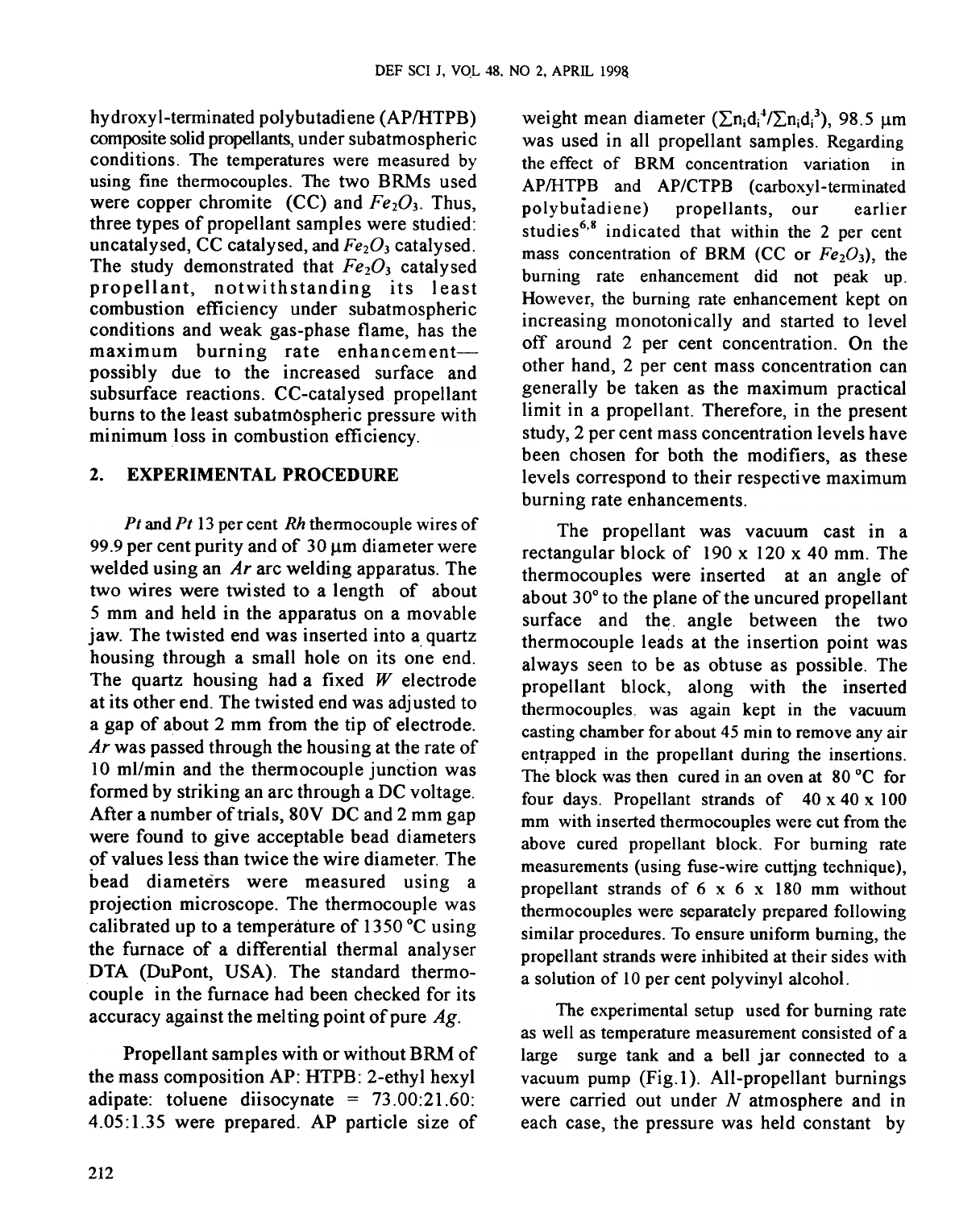

Figure 1. Circuit diagram of te

continuously evacuating the bell jar. Ignition was achieved using a nichrome wire. In the temperature measurement, as the flame-front of the burning propellant approaches and crosses the thermocouple, the corresponding millivolt signals generated were amplified and continuously recorded on a PC/AT at a sampling rate of 200 samples/s. The recorded millivolts vs time signals were converted into temperature-time and temperaturedistance records employing the calibrated temperature-millivolt curve and the measured burning rate. Flame temperature of the propellant at a particular pressure was taken as the highest temperature in the temperaturetime record.

#### 3. RESULTS & DISCUSSION

While burning under subatmospheric conditions, a wide variety of flames were visually observed for the propellant samples. Around I bar, all the propellants bum with a blackish smoke and the flame is generally made up of two zones: (i) a base flame of about I mm thickness sitting on the surface (light-blue with intense blue boundary near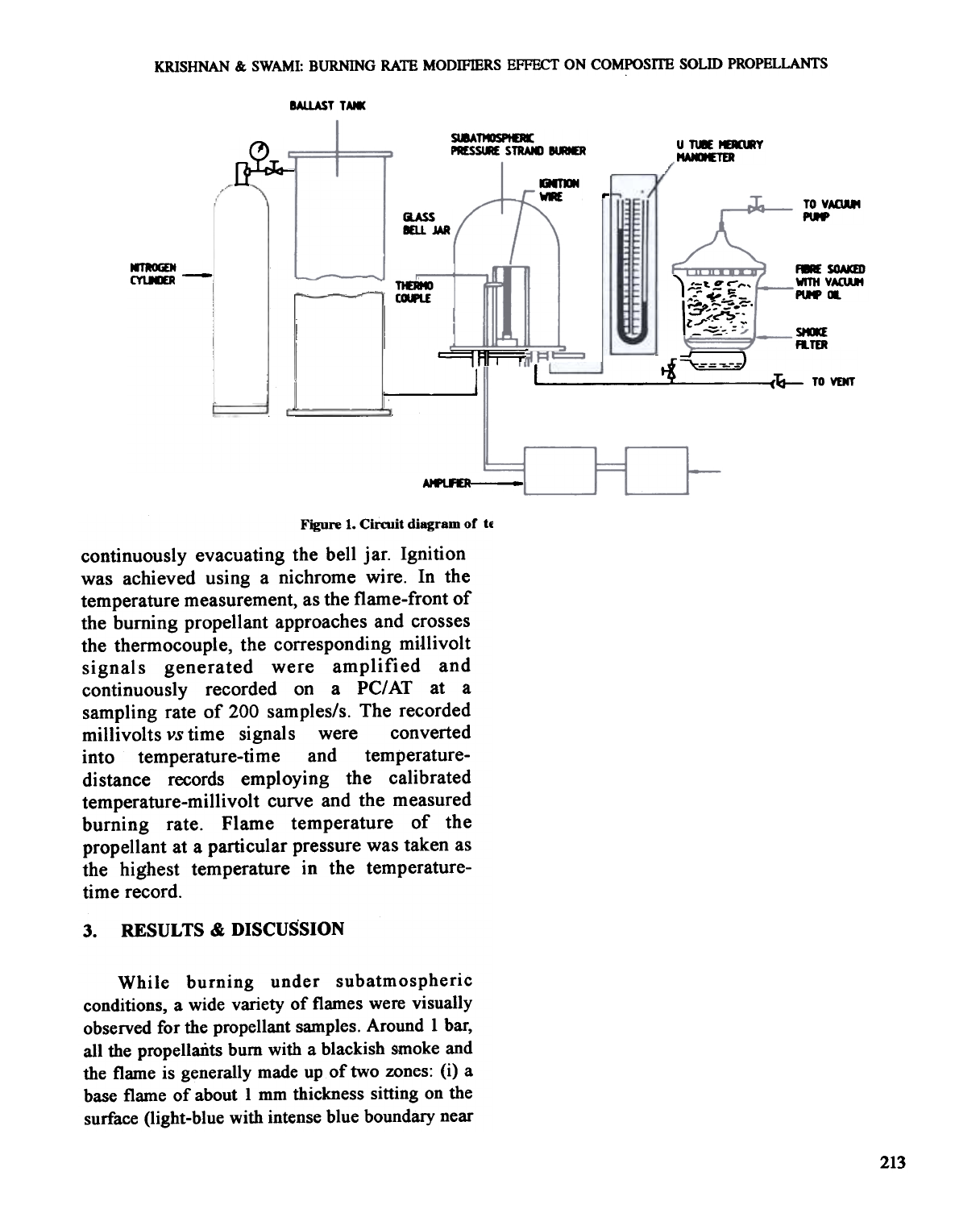

Figure 2. Subatmospheric burning rate characteristics or AP/HTPB propellants.

propellant were observed to be uniform and smooth with less fluctuations-this was clearly discernible near LPDL. The burning rates of the propellant samples are shown in Fig. 2. The maximum burning rate. enhancement occurs in the case of  $Fe<sub>2</sub>O<sub>3</sub>$  catalysed propellant.

Temperature traces of all the propellant samples at various subatmospheric pressures were obtained. Typical ones of 2 per cent  $Fe<sub>2</sub>O<sub>3</sub>$ catalysed propellant at different pressures are shown in Fig. 3. Every trace shows a smooth rise in temperature till the burning surface of the propellant arrives at the thermocouple junction. This smooth rise in temperature represents temperature variation when the thermocouple junction is within the solid propellant. Thereafter, that is, when the thermocouple junction enters the gas-phase reaction zone, the temperature trace exhibits a steep gradient to enter into the spatially as well as temporally dependent flame temperature fluctuations. These fluctuations are evidently caused by the burning of heterogeneous surface structure of the composite solid propellant. The flame temperature is found to decrease with



Figure 3. Typical temperature traces of  $Fe<sub>2</sub>O<sub>3</sub>$  catalysed AP/HTPB propellants.

decrease in pressure indicating the onset of combustion inefficiency.

As the pressure is reduced, the overall ( condensed-phase and gas-phase) thermal wave thickness increased with reduced temperature gradient as expected. The thermal wave thickness values were obtained from the temperature traces of all propellant samples at various pressures. The repeatability of these values for a propellant at a chosen pressure was not satisfactory, but for  $Fe<sub>2</sub>O<sub>3</sub>$  catalysed propellants, the thickness values at various pressures qualitatively appeared to be the largest. Also, as expected, these thickness values for all propellants increased with decrease in pressure.

Typical temperature traces of uncatalysed, 2 per cent CC, and 2 per cent  $Fe<sub>2</sub>O<sub>3</sub>$  catalysed propellants at 0.3 bar are shown in Fig. 4. The flame temperature of  $Fe<sub>2</sub>O<sub>3</sub>$  catalysed propellant is significantly lower than those of the other two propellants. Due to strong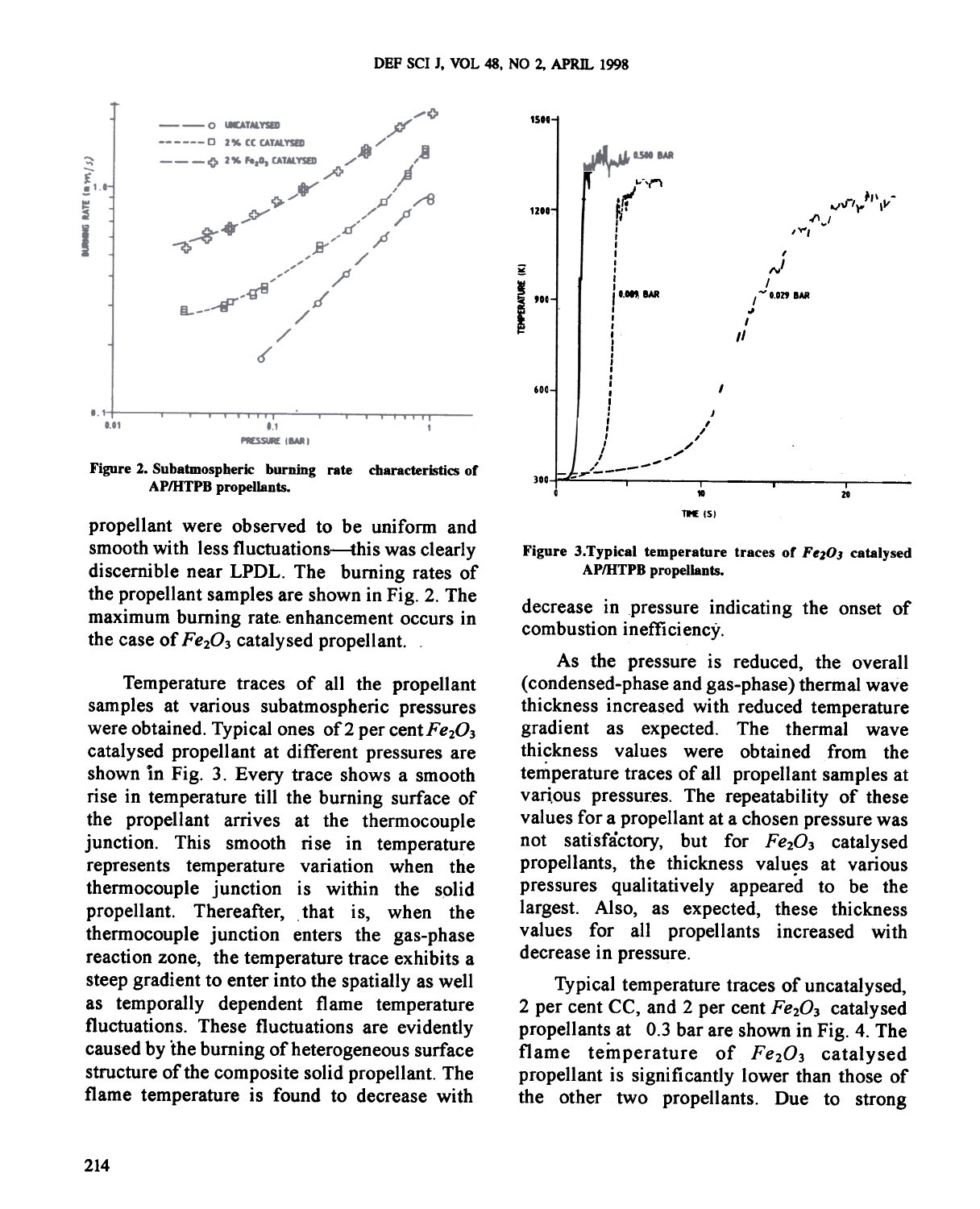

Figure 4. Flame temperature traces of AP/HTPB propellants

flame-fluctuations in uncatalysed propellants, as indicated earlier, their flame temperature values are less repeatable. This is reflected in the combined flame temperature traces for various pressures, (Fig. 5). From this trace, it is seen that the flame temperature decreases with decrease in pressure, the least being that of  $Fe<sub>2</sub>O<sub>3</sub>$  catalysed propellant. Flame temperatures of uncatalysed and CC-catalysed propellants are not significantly different.

LPDL values of all the three propellants studied are also presented in Fig. 5. It is known that the addition of a catalyst to propellant decreases the LPDL<sup>6-8</sup> and this is also borne out by the present study  $-CC$ -catalysed propellant has the least LPDL. Near LPDL, some ejection of partially reacted AP particles occurred, but not to the extent observed earlier for larger AP particle propellants<sup>6,7</sup>

From the above results for subatmospheric pressures, two observations for  $Fe<sub>2</sub>O<sub>3</sub>$  catalysed propellant need special attention. First, this



THE (S) THE ISI

at 0.30 bar. propellant has a weak and less efficient gas-phase flame, demonstrated by (i) the flame's fading and final-vanishing with reduction in pressure, and (ii) the least flame temperature. Secondly, it has the maximum burning rate enhancement. Addition of a catalyst enhances the regression rate by affecting the reaction rates. The extent to which these rates are affected (in surface and subsurface, and gas-phase regions) may vary among catalysts. Nevertheless, it is not expected to alter the flame temperature at moderate and high pressures<sup>9</sup>. At very low pressures  $(0.1 \text{ bar})$ , however, gas-phase combustion is expected to be inefficient, while the surface and subsurface reactions have favourable conditions due to deeper high-temperature penetration into the solid, and thicker and slower thermal wave. The present study shows that  $Fe<sub>2</sub>O<sub>3</sub>$  propellant has a vanishing gas-phase flame. Also, for this propellant, the flame temperature is measured to be significantly lower than the essentially. equal flame temperatures of uncatalysed and CC-catalysed propellants. The burning rate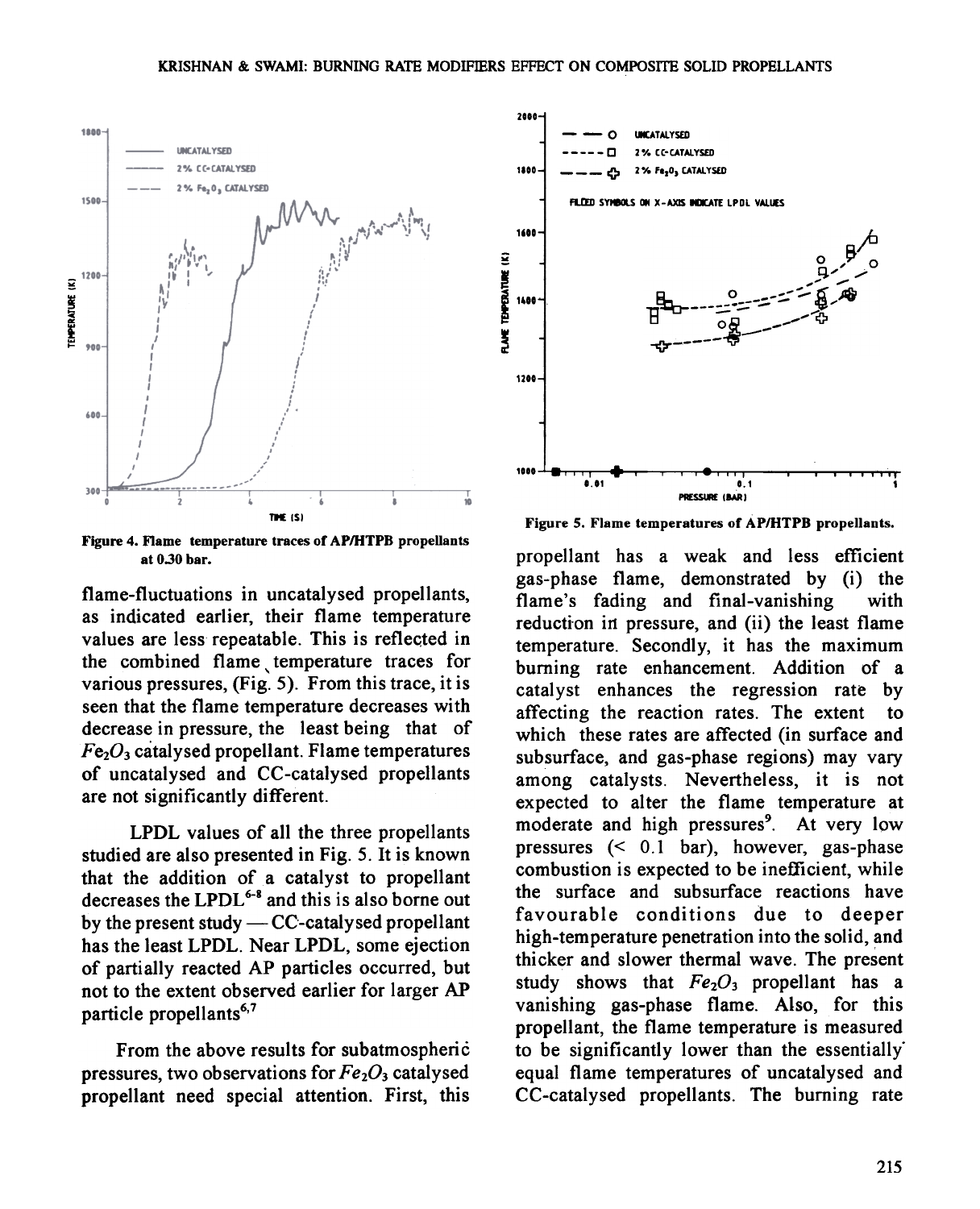enhancement being maximum for  $Fe<sub>2</sub>O<sub>3</sub>$ propellant, notwithstanding its weak gas-phase flame, indicated the highest surface and subsurface reactions due to  $Fe<sub>2</sub>O<sub>3</sub>$ . This was further supported by the larger thermal wave thickness. It is believed that with the weak gas-phase flame, a major part of this thickness is due to surface and subsurface reactions. With our present thermocouple diameter of  $30 \mu m$ , used in present study, it is difficult to estimate accurately the reacting subsurface thickness.

Under subatmospheric conditions, CC-catalysed propellant demonstrates the most stable burning with the least LPDL and without much reduction in flame temperature. This indicates that CC-catalysed propellant is more suitable for BB applications. However, detailed study on the ageing characteristics of this propellant is needed to support this suitability.

# 4. CONCLUSIONS

Under subatmospheric conditions, the burning rate enhancement for  $Fe<sub>2</sub>O<sub>3</sub>$  catalysed AP/HTPB propellants is maximum. This is argued.to be due to increased surface and subsurface reactions caused by  $Fe<sub>2</sub>O<sub>3</sub>$ . CC-catalysed propellants burn to the least subatmospheric pressure with minimum loss in combustion efficiency, thus making them more suitable for BB applications.

# 5. ACKNOWLEDGEMENT

The present study forms a part of the research sponsored by the Department of Space, Government of India, through ISRO-IIT(M) Space Technology Cell. SHAR Centre (Sriharikota) of Indian Space Research Organisation supplied the HTPB, di-2-ethylhexyl adipate (DOA), and toluene di-isocyanate (TDI) for the study.

# REFERENCES

Haugen, S; Oppegard, A. & Melby, K. Development and production of base-bleed grain for 155 mm guns. International Symposium on 1

Special Topics in Chemical Propulsion: Base-Bleed First, 23-25 November 1988, Athens, Greece, edited by K.K.Kuo and J.N. Fleming, Hemisphere, New York, 1991, pp.63-78.

- 2. Gunners, N.E.; Anderson, K & Nilson, Y. Testing of parts and complete units of Swedish-base-bleed system, base-bleed solid propellant. International Symposium on Special Topics in Chemical Propulsion: Base-Bleed First, 23-25 November. 1988, Athens, Greece, edited by K. K. Kuo and J.N. Fleming, Hemisphere, New York, 1991, pp. 251-70.
- 3 Lecoustre, M.; Gauchoux, J & Coupez, D. Base-Bleed solid propellant. International Symposium on Special Topics in Chemical Propulsion: Base-Bleed First, 23-25 November 1988, Athens, Greece, edited by K. K. Kuo and J. N. Fleming, Hemisphere, New York, 1991, pp.19-31.
- 4 Miller, M.S. & Holmes, H.E. Subatmospheric burning rate and critical diameters for AP/HTPB propellants. J. Propul. Power, 1990,6,671-72
- 5. Williams, F.A.; Barrere, M. & Haung, N.C. Fundamental aspects of solid propellant combustion. AGARD, 1969, Agardograph 116, p.318.
- 6 Krishnan, S. & Jeenu, R. Combustion characteristics of AP/HTPB propellants with ,burning rate modifiers. J Propul. Power, 1992, 8 (4),748-55.
- Krishnan, S. & Jeenu, R. Subatmospheric burning characteristics of AP/CfPB propellants with burning rate modifiers. Combustion and Flame, 1990,80, 1-6. 7
- 8 Krishnan, S. & Periasamy, C. Low pressure burning of catalysed composite propellants. AlAA Journal, 1986, 10 (10),1670-75.
- 9. Gordon, S.; McBride, B.J. & Zeleznik, F.J. Computer program for calculation of complex chemical equilibrium compositions and applications, supplement I - transport properties. NASA, Washington D.C., October, 1984, NASA-TM-86855.